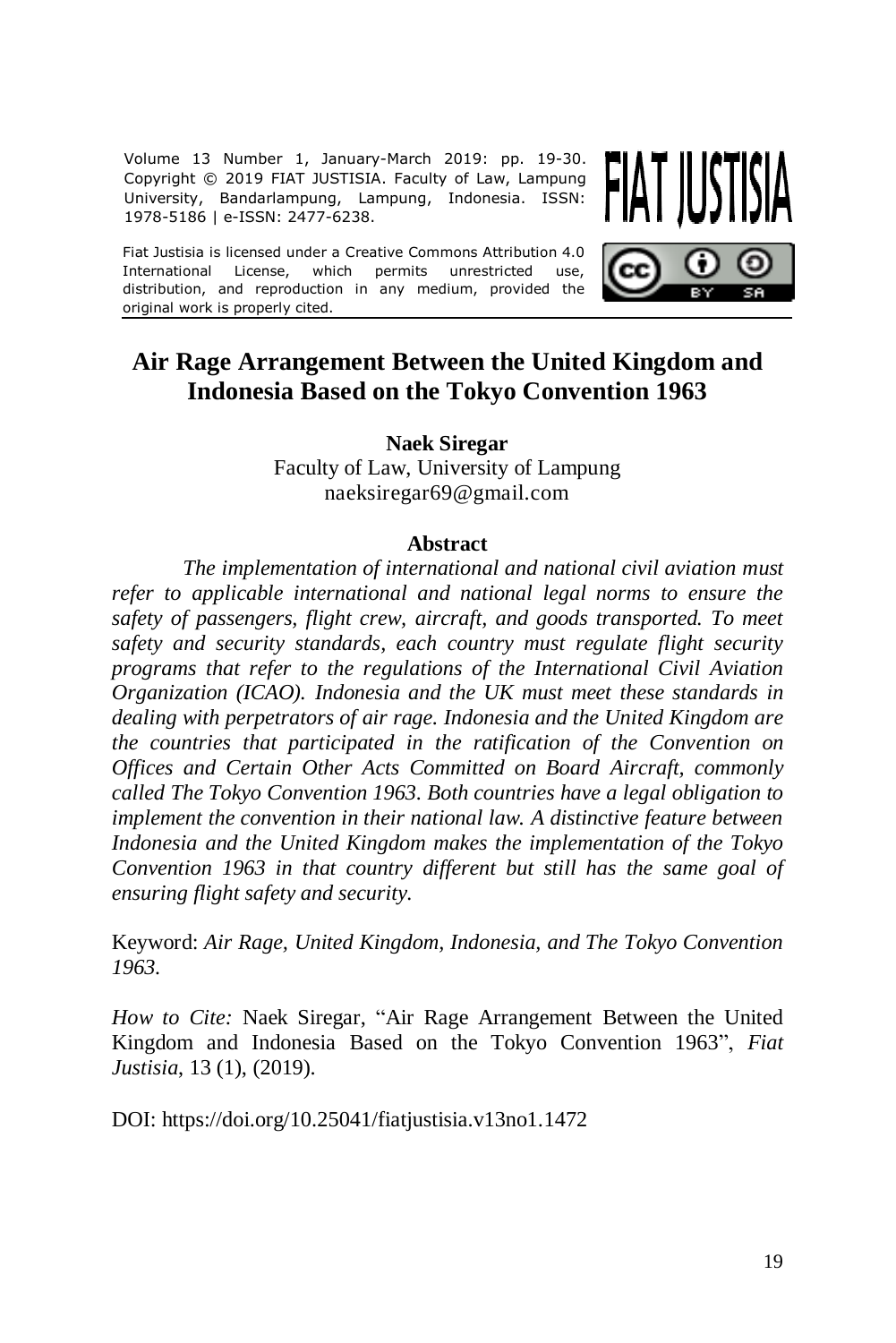## **A. Introduction**

The progress of science and technology, especially in the field of aviation, has created various types of air transportation that can cross various countries referred to as international flights. The implementation of civil aviation must refer to the provisions of international and national legal norms that apply to ensure flight safety and security. Aviation safety is a condition in which safety requirements are met in the utilisation of airspace, aircraft, airports, air transportation, flight navigation and supporting facilities and other public facilities.<sup>1</sup> This flight safety can be achieved by realising the implementation of flights that are free from interference and unlawful actions.<sup>2</sup> Aviation security and safety are fundamental to realising an orderly, organised, safe, secure and comfortable flight.

In a flight, the airline is represented by a cabin crew consisting of flight captains and flight attendants advising passengers to comply with every provision that is a safety and security standard in flight. However, sometimes passengers carry out unjustified actions on flights and even threaten flight safety. These actions are known as air rage. Air rage is behaviour carried out in an aircraft during a flight that can endanger other passengers, flight and flight officers.<sup>3</sup> Passengers who behave dangerously are called unruly passenger. Behaviour that enters the air rage includes using a cellphone when the plane takes off, getting drunk on an aeroplane, disturbing and committing violence against other passengers, the captain and crew and damaging the aircraft including everything related to the flight.<sup>4</sup>

Air rage can be categorised as an illegal act as a result of passenger actions that threaten the safety of both the life and property of humans, as well as actions that can disrupt and hinder the development of international, and national air traffic and reduce public trust in the security of civil aviation. The International Air Transport Association (IATA) 2017 reports that the number of passengers involved in the case of air rage in 2017 increased by 50% from 2016. The number of reports of an air rage incident in 2017 was 9.837 cases.<sup>5</sup> Therefore, unlawful acts in aviation are declared as a criminal act that raises human concern so that prevention and eradication must be carried out by every country by threatening severe penalties for perpetrators of flight crimes.<sup>6</sup> However, legal enforcement

 $\overline{a}$ <sup>1</sup>Article 1 number 48 Law No. 1 on 2009 of Aviation.

<sup>2</sup>Article 20 number 2 The Chicago Convention 1944.

<sup>3</sup> [http://dictionary.cambridge.org](http://dictionary.cambridge.org/)

<sup>4</sup> Tekin Akgeyik, "Air Rage: Violence Toward Cabin Crew (A Study on Victimization of Unruly Passengers in Turkey)", *Review of Business Research*, 11 (3), (2011), p. 68.

<sup>5</sup> <https://nypost.com/2017/12/08/air-rage-rose-50-percent-in-2017/>

<sup>6</sup>General Explanation of Law No. 2 on 1976 of Ratification of the Tokyo Convention 1963, The Hague Convention 1970 and The Montreal Convention 1971.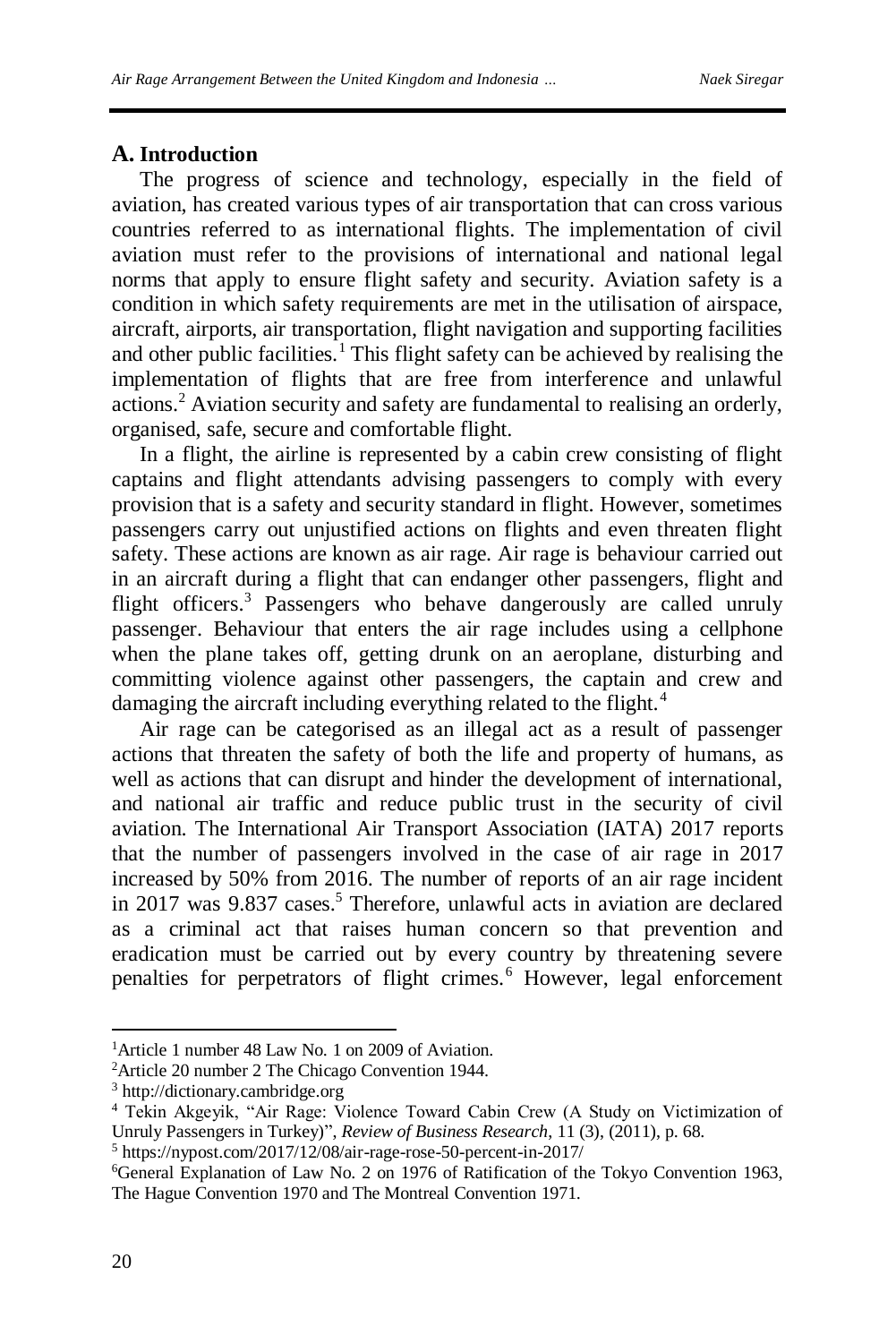towards passengers that carry out air rage is difficult to implement; this is due to the jurisdictional unification of the international air law regulation. Aircraft registered countries have jurisdiction over criminal offences and criminal offences on board.<sup>7</sup>

The United Kingdom and Indonesia have ratified the Tokyo Convention 1963 and embedded in their national laws. However, the different forms of government and legal systems between the two countries resulted in differences in the implementation. The United Kingdom has ratified the Tokyo Convention 1963 as the United Kingdom Public General Act which means that it applies to all United Kingdom countries (Britain, Scotland, Wales and Northern Ireland). Their law enforcement is returned to their respective countries. Whereas Indonesia ratified the Tokyo Convention 1963 through Act No. 2 of 1976 concerning the Ratification of The Tokyo Convention 1963, the Hague Convention 1970 and the Montreal Convention 1971. Also, there was Law Number 1 of 2009 concerning Aviation to guarantee legal certainty in carrying out transportation systems nationwide. However, this law has no criminal sanctions against perpetrators of air rage. Therefore, law enforcement against perpetrators of air rage is based on the Indonesian Criminal Code (KUHP) which contains extraterritorial principles in crimes that threaten civil aviation safety. The issue approach used in this research is a normative juridical.<sup>8</sup> This approach requires secondary data obtained from the review of legal material. The technique of data collection is done by library research.

# **B. Discussion**

#### **1. Air Rage Arrangement in British Law**

The airspace of the United Kingdom is divided into 3 (three) jurisdictions namely England and Wales; Scotland; and Northern Ireland. However, the three jurisdictions are subject to one nationally regulated air law established by the Department for Transport (DfT).<sup>9</sup> The institution that implements civil aviation in the United Kingdom is The Civil Aviation Authority (CAA).<sup>10</sup> The authority of the CAA comes from the Civil Aviation Acts 1982 and the 2012 amendments.

The United Kingdom is a country that participated in ratifying the Chicago Convention 1944 concerning International Civil Aviation which obliged the United Kingdom to carry out the contents of the agreement based on *Pacta sun Servand*a including provisions regarding rage water. The overall management of the State Safety Programme (SSP) and the delivery

<sup>9</sup> [www.gov.uk/government/organisations/department-for-transport.](http://www.gov.uk/government/organisations/department-for-transport)

 $\overline{a}$ 

<sup>7</sup>Article 3 paragraph 1, The Tokyo Convention 1963.

<sup>8</sup> Soerjono Soekanto, *Penelitian Hukum Normatif*, Jakarta: Rajawali Pers, (1990), pp. 14-15

<sup>10</sup> [www.caa.co.uk/home.](http://www.caa.co.uk/home)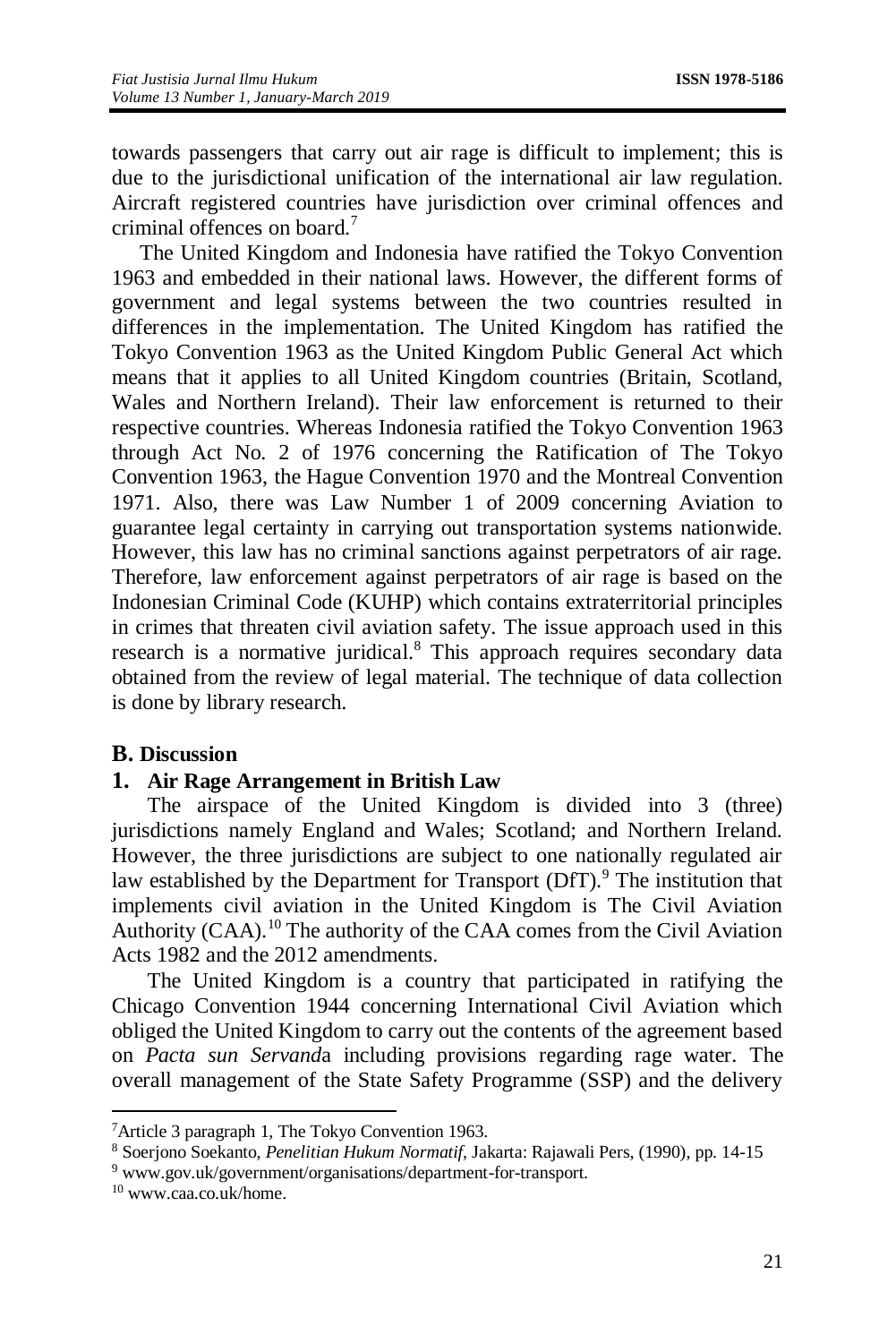of the UK aviation safety strategy is through the Safety Strategy Board  $(SSB)$ .<sup>11</sup> This is made up of senior representatives from the key aviation safety agencies. They are responsible for monitoring the safety performance of the UK aviation system and ensuring the state safety programme remains effective.

Therefore, the captain of an aircraft has full authority to halt passengers if the passenger shows the behaviour of air rage. Such behaviour endangers other passengers, flight crew and the flight itself. <sup>12</sup> The captain must report passengers who endanger the flight based on the facts and reasons that occur. The facts and reasons will be sent to the diplomatic office or consular passenger country that behaves in air rage.

Aviation (Offences) Act 2003 is a law that applies throughout the United Kingdom to enforce laws related to aviation crime. Law enforcers can carry out prosecution without having to have an arrest warrant. It can be done based on the Police and Criminal Evidence Act 1984. Arrests can be carried out in several situations such as:

*"An offence of contravening a provision of an Order in Council under section 60 of that Act (Air Navigation order) where the offence relates to (a) a provision which prohibits specified behaviour by a person in an aircraft towards or in relation to a member of the crew, or (b) a provision which prohibits a person from being drunk in an aircraft, in so far as it applies to passengers."*

Provisions for arrests without warrants related to flight are also valid for the jurisdiction of Northern Ireland. However, in Scottish jurisdiction, Aviation (offence) Act 2003 only applies to criminal acts of terrorism in aircraft as stated in the Anti-terrorism, Crime and Security Act 2001:

*"The following shall be inserted after section 82 (3) of the Antiterrorism, Crime and Security Act 2001- Where in Scotland, a constable has reasonable grounds for suspecting that a person has committed an offence contravening a provision of an Order in Council made under section 60 of the Civil Aviation Act (1982), and the offence relates to (a) a provision which prohibits specified behaviour by a person in an aircraft towards a member of the crew of the aircraft, (b) a provision which prohibits a person from being drunk in an aircraft, in so far as the provision applies to passengers, or (3) a provision which prohibits specified behaviour by a person, being behaviour which is likely to endanger."*

 $\overline{\phantom{a}}$ 

<sup>11</sup> [https://www.caa.co.uk/Safety-initiatives-and-resources/How-we-regulate/State-safety](https://www.caa.co.uk/Safety-initiatives-and-resources/How-we-regulate/State-safety-programme/Policy-and-resources/State-Safety-Programme-stakeholders/)[programme/Policy-and-resources/State-Safety-Programme-stakeholders/](https://www.caa.co.uk/Safety-initiatives-and-resources/How-we-regulate/State-safety-programme/Policy-and-resources/State-Safety-Programme-stakeholders/)

<sup>&</sup>lt;sup>12</sup> Section 94, Civil Aviation Act 1982.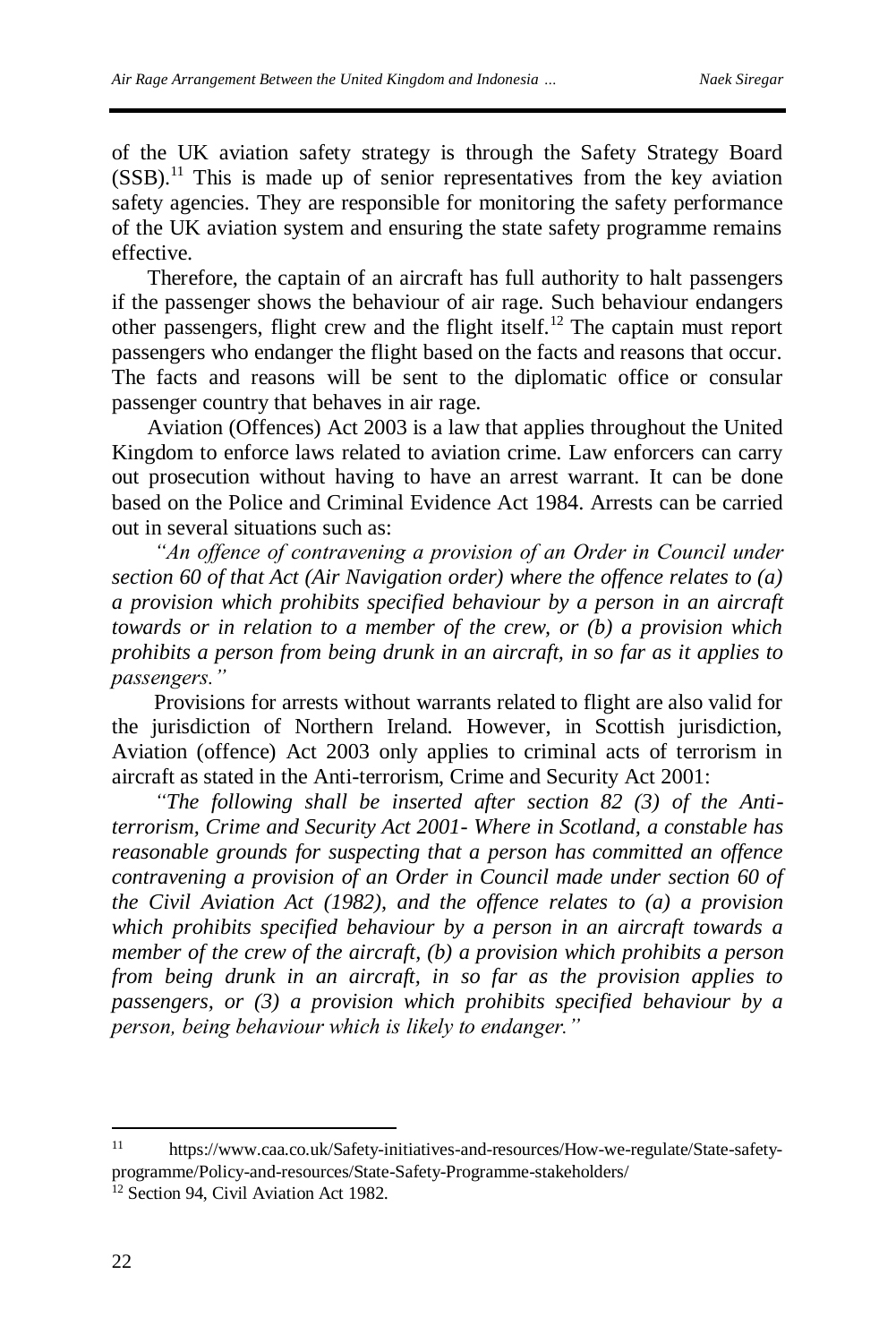Penalties given to perpetrators of aviation crimes refer to the provisions of the Civil Aviation Act 1982 with a maximum sentence of 5 years in prison, a subsidiary of 2 years. $13$ 

# **2. Air Rage Arrangement in Indonesian Law**

Indonesia is one of the member countries of the International Civil Aviation Organization (ICAO) which is obliged to international flights.<sup>14</sup> ICAO and its member countries must ensure safety and order in the development of aviation, meeting the needs of the world community for safe, safe and comfortable air transportation.<sup>15</sup> In carrying out these obligations, Indonesia ratified Law No. 1 of 2009 concerning Aviation and implementing regulations and the National Aviation Safety Program by ICAO provisions regarding the State Safety Program (SSP).<sup>16</sup> The National Aviation Safety Program is a set of rules consisting of the SSP framework and material guidance from  $ICAO<sup>17</sup>$  and activities to improve flight safety. This program aims to protect the safety, regularity and efficiency of flights in Indonesia through regulations, standards and procedures as well as the protection needed for passengers, flight crew, land personnel and the public from unlawful actions.<sup>18</sup> Air rage is the behaviour of passengers who are angry and have a tendency to turn into acts of violence against flight crew and other passengers, trying to break through the cockpit, and even endanger the flight. Such behaviour is not always categorised as an act of terrorism, but behaviour that becomes an act of violence and destruction is classified as a form of crime according to Law No. 1 of 2009 concerning Aviation. The provisions of flight crimes are regulated in Articles 401-443.

 $\overline{a}$ 

<sup>13</sup>Aviation (Offence) Act 2003, Penalities. p 2.

<sup>14</sup><https://www.icao.int/MemberStates/Member%20States.English.pdf>

<sup>15</sup>Article 44, The Chicago Convention 1944

<sup>16</sup>Article 308-311, Law No. 1 on 2009 of Aviation.

<sup>17</sup> ICAO Document Number 9859, Development of the National Transportation Safety Program includes: (1) Policies on disclosure of responsibility (accountability), (2) Proactive risk management, (3) Aviation safety guarantees (Guarantees of State Safety) by guaranteeing the functioning of the control system, and (4) Improvement flight safety (Safety Promotion) by making sure everyone understands and focuses on their duties and responsibilities.

<sup>18</sup>Article 344, Law No. 1 of 2009 concerning Aviation. Unlawful acts in question are actions or experiments that endanger the safety of aviation and air transportation, including: (1) controlling aircraft in an unlawful manner, (2) carrying out in-service airplane destruction or destruction (3) ) holding people in an airplane or at an airport, (4) entering into an airplane, airport or aeronautical places by force, (5) carrying weapons, dangerous equipment or materials that can be used for legal action illegally, (6) using aircraft on land for actions that cause death, personal injury, damage to property or the surrounding environment, and (7) providing false information that endangers the safety of aircraft in flight or on land, passengers, flight crew air, land personnel or the general public at airports or other flight facilities.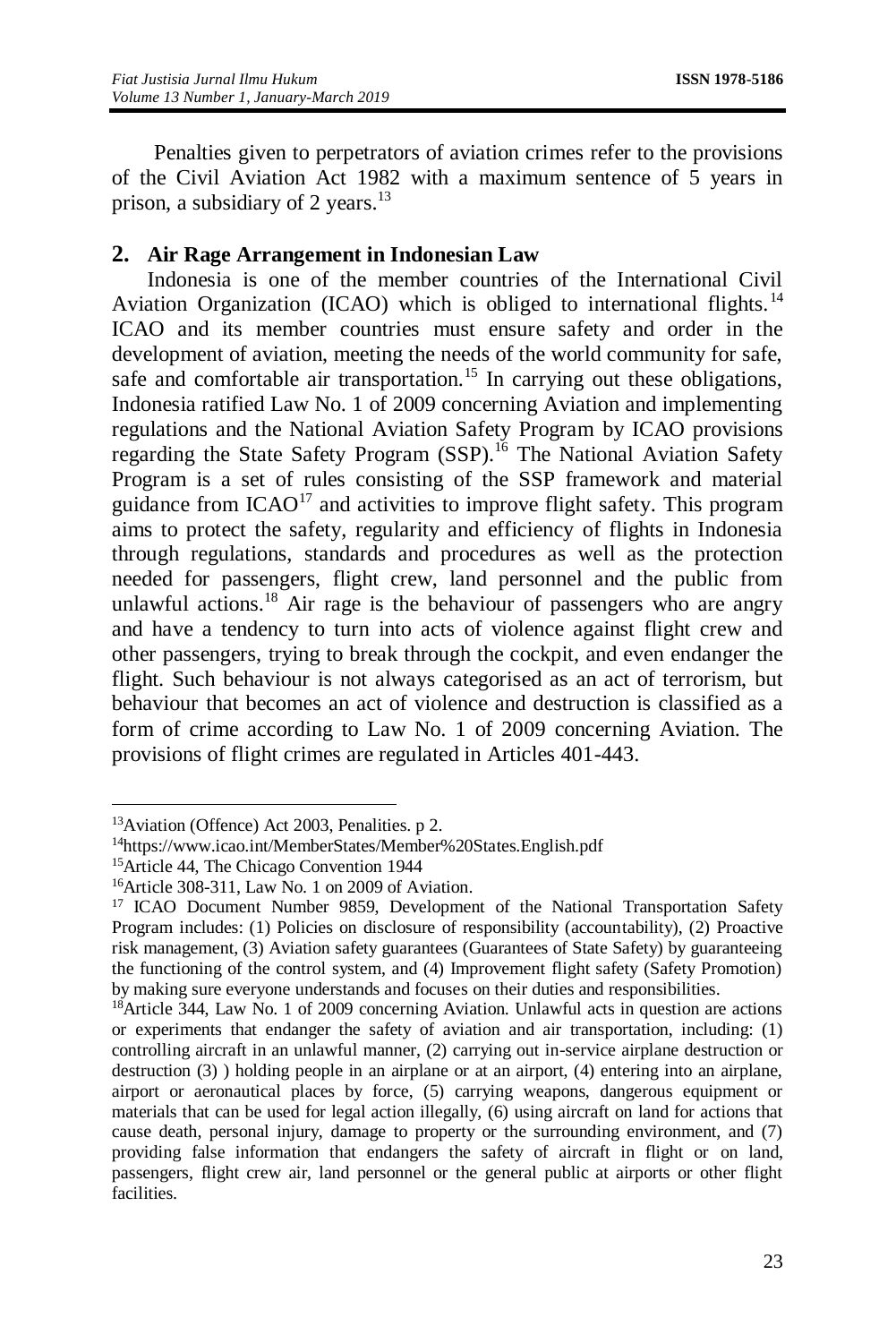The behaviour of air rage in flight is determined as a criminal act regulate under the Criminal Code based on Law No. 4 of 1976 concerning Changes and Additions to Several Articles in the Criminal Code relating to the Expansion of the Applicability of Criminal Laws, Flight Crimes, and Crime against Aviation Facilities / Infrastructure. In the Criminal Code, the changes and additions are emphasised that:

### **Article 479q**

*"Whoever is in an aircraft commits an act that can endanger the security of an airplane in flight, subject to imprisonment for a maximum of five years."*

#### **Article 479r**

*"Anyone in an airplane carries out actions that can disrupt order and order in an airplane in flight, be sentenced to prison for a maximum of one year."*

What is meant by this article with actions that are contrary to order and discipline in an airplane is to deliberately get drunk, make trouble, noise and so on? From the formulation of Article 479 of the Criminal Code above, the elements that are made into these actions include:

- a. The existence of a legal subject: terms of "whoever (is)".
- b. Unlawful actions: endanger security in airplanes and acts of disturbing order in aircraft in flight.

The application of sanctions for acts of crime that can disrupt order and order in aircraft in flight as stipulated in Law No. 1 of 2009 concerning Aviation, namely criminal sanctions that apply to criminal offences and criminal sanctions for criminal acts as crimes. This is in the formulation of Article 412 of Law No. 1 of 2009 concerning Aviation, namely:

#### **Article 412 paragraph 1**

*"Everyone in an airplane during a flight commits an act that can endanger flight safety and security as referred to in Article 54 letter a shall be punished with a maximum imprisonment of 2 (two) years or a maximum fine of 500,000,000.00 IDR (five hundred million rupiahs)."*

#### **Article 412 paragraph 2**

*"Everyone in an airplane during a flight commits an act that violates the rules of flight, as referred to in Article 4 letter b shall be punished with a maximum of 1 (one) year imprisonment or a maximum fine of 100,000,000.00 IDR (one hundred million rupiahs) "*

#### **Article 412 paragraph 4**

*"Everyone in an airplane during flight disrupts peace, as referred to in Article 54 letter e shall be punished with a maximum of 1 (one) year imprisonment or a maximum fine of 100,000,000.00 IDR (one hundred million rupiahs).*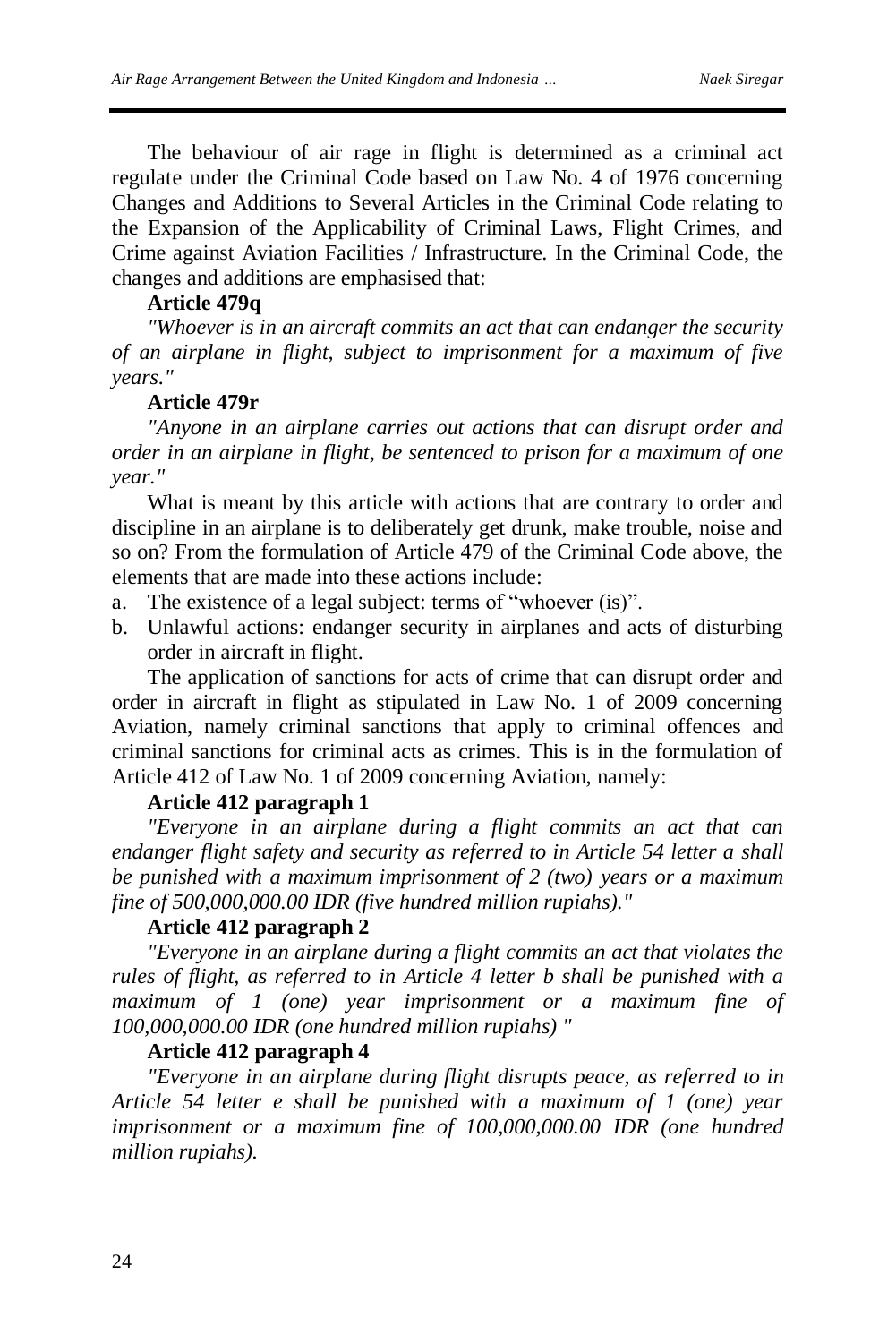Law No. 1 of 2009 concerning Aviation adds one form of air rage in flights that are not included in the Criminal Code based on Law No. 4 of 1976 concerning Amendments and Additions to Several Articles in the Criminal Code relating to the Expansion of the Applicability of Criminal Laws. In enforcing aviation criminal law, Indonesia applies based on the principle *of Lex specialis derogat lege generali,* which is a special law that overrides general laws.<sup>19</sup> Therefore, law enforcement related to air rage cases that occur in Indonesian jurisdiction is subject to Law No. 1 of 2009 concerning Aviation.

The case of air rage in Indonesia occurs in the flight of the Garuda Indonesia airline with flight number GA 863 on the Hong Kong-Jakarta route, Thursday, December 27, 2018. The chronology of the event is that a boy took the wrong seat. Stevany, the owner of the chair, came then feels acts with the boy harshly. Mother and child want to move to other seats, but Stevany's foot is stepped on by the child. Stevany was angrier at the child, and the child's mother became emotional because her child was scolded continuously.

The captain tried to calm the atmosphere by sending Stevany out of the cabin. Another passenger cheered Stevany; then he pushed the Captain until he almost fell. Physical contact with a flight crew is a violation of flight. The captain decided that the passenger named Stevany had been dropped from the plane because it was disturbing and posed a threat to safety, security and flight order. When interrogated by airport officials, Stevany is under the influence of alcoholic beverages. The aircraft captain has full authority in maintaining security, safety and order in flight. The implementation of this authority comes from the 1963 Tokyo Convention and Law No. 1 of 2009 concerning Aviation.

#### **3. Air Rage Arrangement Based on The Tokyo Convention 1963**

In 1963, an international meeting was held in Tokyo known as Convention on Offices and Certain Other Act, commonly called The Tokyo Convention 1963. Both Indonesia and the United Kingdom ratified the Tokyo Convention 1963. Indonesia has ratified through Act No.2 of 1976 concerning Ratification of the Tokyo Convention 1963, The Hague 1970 Convention, and the Montreal Convention 1971. Whereas, the United Kingdom ratified it on November 29, 1968. This Convention regulates law enforcement against criminal acts and deeds. Certain actions carried out in an aircraft. These actions include actions that are a violation of criminal law

 $\overline{\phantom{a}}$ 

<sup>19</sup> Wahyu Sasongko, (2013), *Dasar-Dasar Ilmu Hukum*, Lampung: Universitas Lampung, p. 29.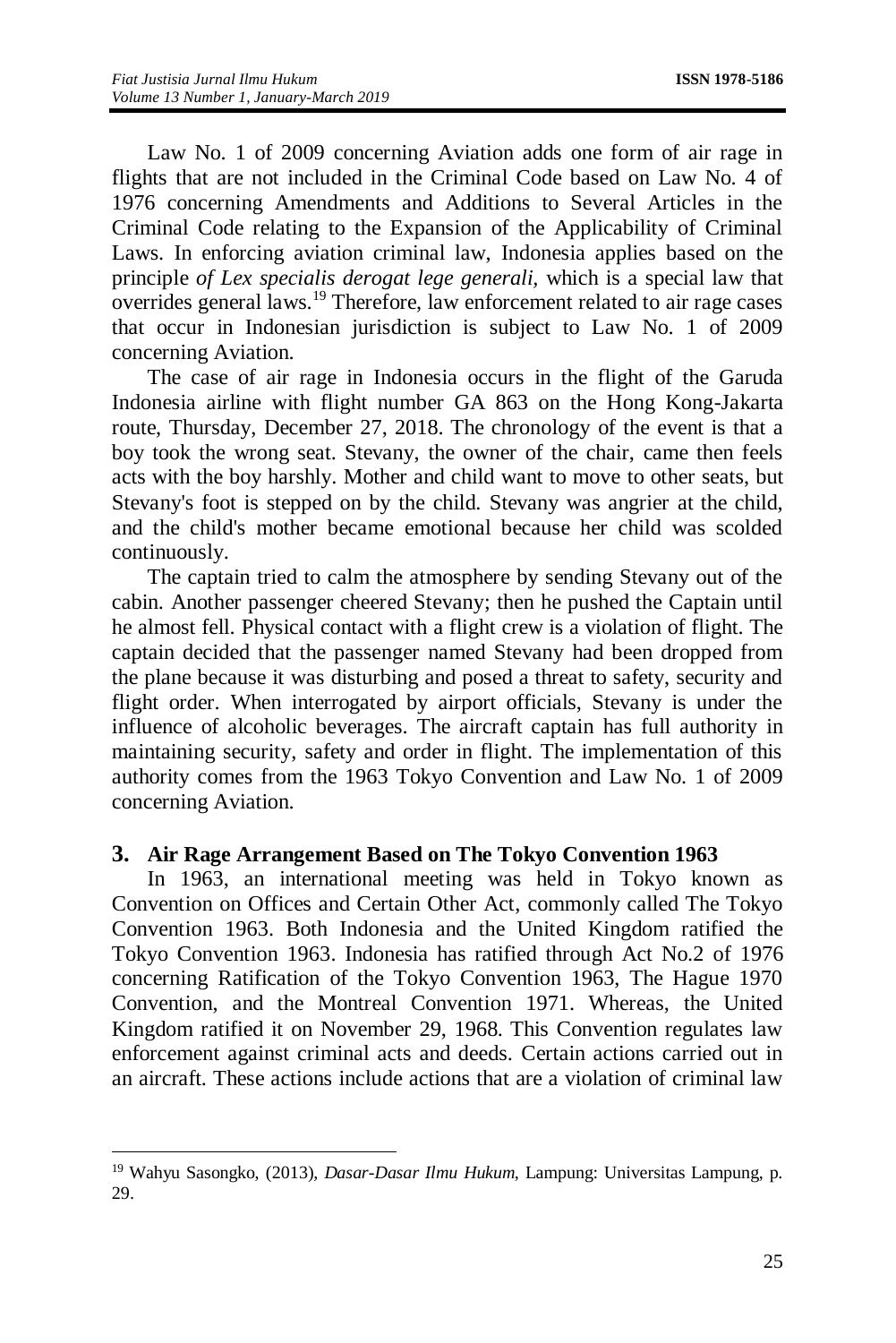or interfere with aviation security and safety. Criminal acts according to The Tokyo Convention 1963 must fulfil 4 (four) elements, namely:

- a. Performed in the airplane.
- b. The aircraft must be registered in the convention country
- c. The aircraft must be on a flight over the high seas
- d. The aircraft must be outside the territory of another country

The Tokyo Convention 1963 gave jurisdiction to the country where the aircraft was registered.<sup>20</sup> The aircraft must be registered and the aircraft's nationality seen from where the aircraft is registered.<sup>21</sup> Registration of aircraft is carried out so that the state is responsible for the safety of aircraft operations and each country must ensure that the aircraft registered to meet the applicable flight regulations. The aircraft is not registered in more than one country; the provision is to prevent jurisdictional conflict.<sup>22</sup> Besides that, the Tokyo Convention 1963 gave airplane commanders the power to take necessary measures against anyone on board an aircraft that might endanger the aircraft. The commander in charge of removing passengers from the flight lost flight safety and security. Also, this convention gives member countries to take all necessary measures to restore flight control to aircraft commanders<sup>23</sup>

In the initial handling of air rage, the captain has the authority under the Tokyo Convention 1963 to:

#### **a. Authority to Withstand**

The captain is authorised to detain anyone who threatens aviation security and safety for reasons believed to ensure flight safety. This restraining authority is a step towards carrying out the captain's responsibility to (1) Protect the security of aircraft, people and property in aircraft, (2) Maintain order and discipline in aircraft, (3) Reduce passengers or parties that threaten security and submit it to the authorities.

## **b. Authority to seek assistance**

The captain can ask the flight crew (flight attendant) to seek help from passengers to overcome the air rage incident. The nature of this authority is limited because it must be related to safety and carried out to prevent.

#### **c. Authority to land**

The captain can make an emergency landing at the nearest airport for security reasons or maintain order and discipline. All countries participating

 $\overline{a}$ 

<sup>&</sup>lt;sup>20</sup>Article 3 (1) The Tokyo Convention 1963.

<sup>21</sup>Article 17 The Chicago Convention 1940

<sup>22</sup>Article 18 The Chicago Convention1940

<sup>23</sup>Article 11 The Tokyo Convention 1963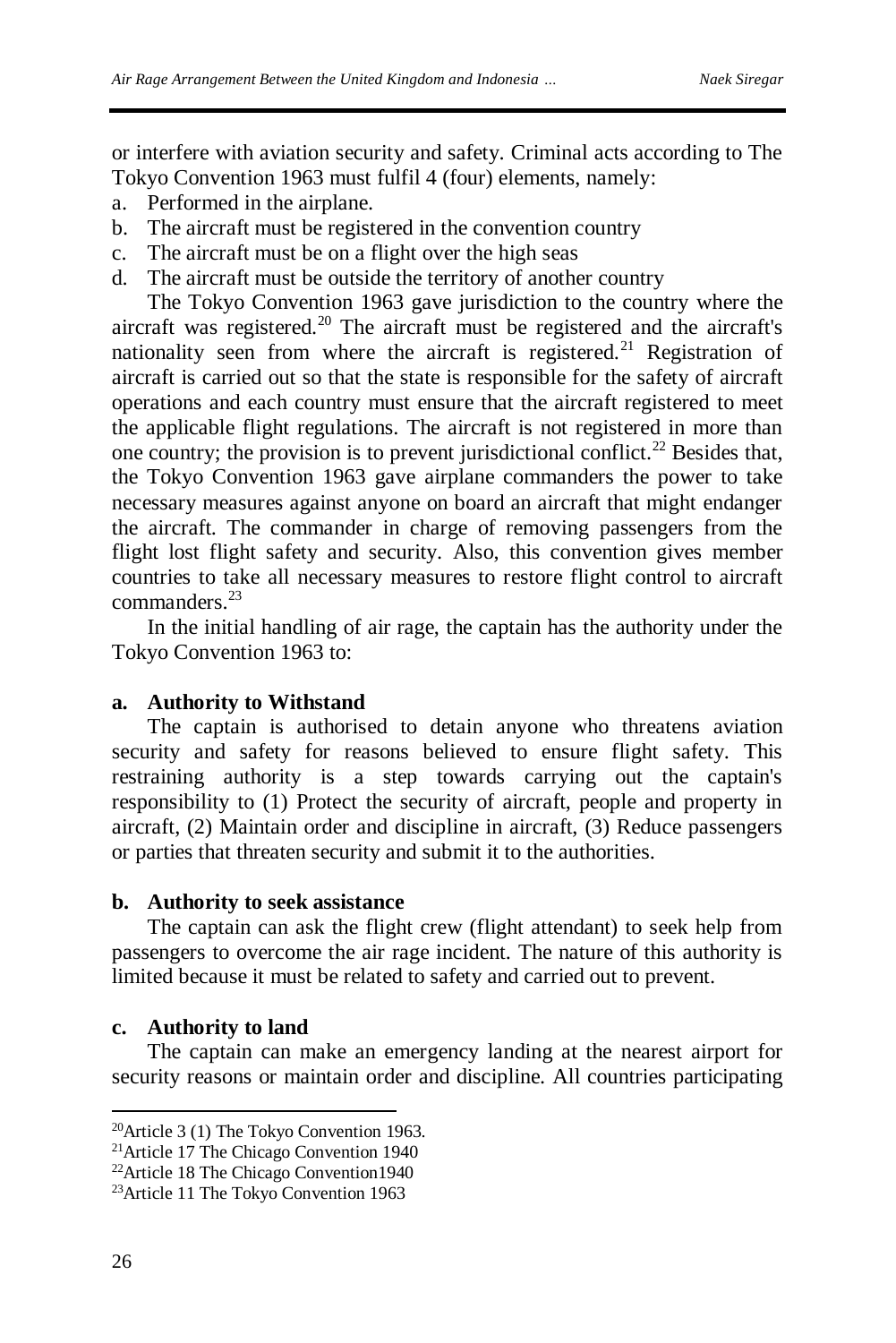in The Tokyo Convention 1963 must give their airports an emergency landing.

# **d. Authority to submit to detainees**

The captain can hand over passengers or anyone who threatens flight safety and security to the authorities of each country that is the flight destination. The Montreal Convention 1971 strengthened this authority by giving the threat of severe punishment for perpetrators of air rage, especially attacking the flight crew.

In the implementation of The Tokyo Convention 1963, countries were given the freedom to implement it by the national laws. It is based on the legal characteristics of each different country such as the United Kingdom which adheres to Anglo Saxon and Indonesia adheres to Rechtstaat,

| Table 1.1. Comparison of Air Rage Regulations in the United Kingdom |  |  |  |
|---------------------------------------------------------------------|--|--|--|
| and Indonesia under the Tokyo Convention 1963                       |  |  |  |

| No. | <b>State</b>          | <b>Air Rage Regulation</b>                                                                                                                                                                                                                                                                                                                                                                                                                                               | <b>Correlation</b><br>with Tokyo<br><b>Convention</b><br>1963 |
|-----|-----------------------|--------------------------------------------------------------------------------------------------------------------------------------------------------------------------------------------------------------------------------------------------------------------------------------------------------------------------------------------------------------------------------------------------------------------------------------------------------------------------|---------------------------------------------------------------|
| 1.  | <b>United Kingdom</b> | Chicago Convention<br>1944<br>Air rage goes against<br>Pacta Sunt Servanda<br>Aviation (Offences) Act<br>2003<br>Law Enforcement<br>Police and Criminal<br>Evidence Act 1984 (Sec.<br>60)<br>Prohibit unpleasant<br>passenger behaviour in<br>flight.<br>The Anti-terrorism,<br>Crime and Security Act<br>2001 (Sec. 82 (3))<br>Passenger unpleasant<br>behaviour in more<br>specific flights<br>(contaminated with<br>alcohol, hurting cabin<br>crew, and hurting other | Ratified or<br>accessed on<br>November $29th$ ,<br>1968       |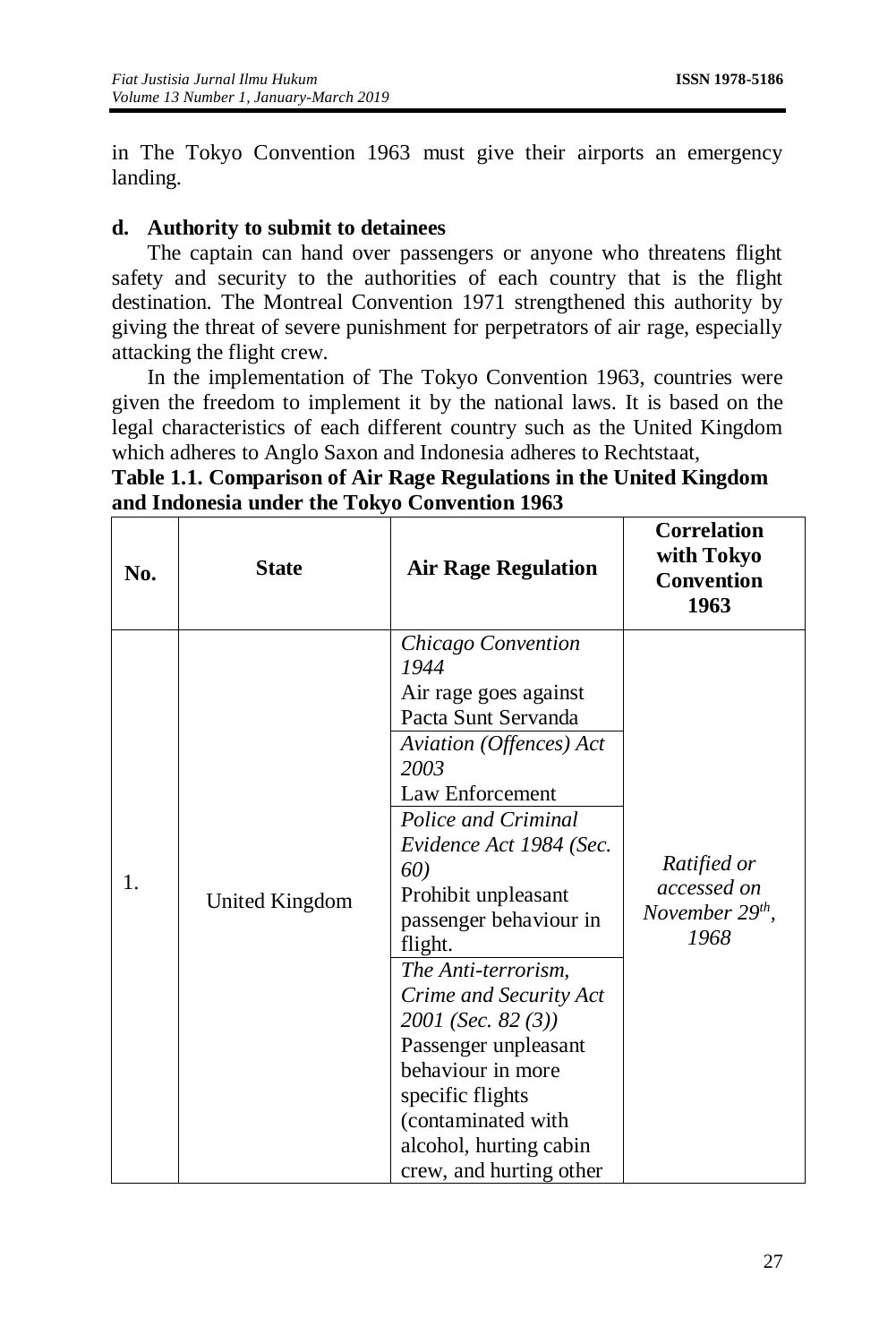|    |           | passengers).                 |                               |
|----|-----------|------------------------------|-------------------------------|
|    |           | The Civil Aviation Act       |                               |
|    |           | 1982                         |                               |
|    |           | Passengers who carry         |                               |
|    |           | out air rage can be          |                               |
|    |           | jailed for five years and    |                               |
|    |           | subside for two years.       |                               |
| 2. | Indonesia | <b>Criminal Code Article</b> |                               |
|    |           | 401-443 Act No. 1,           |                               |
|    |           | 2009 on aviation.            |                               |
|    |           | Criminal Code Article        |                               |
|    |           | 479 $q$ and $r$              | Has ratified in<br>Act No. 2, |
|    |           | Endanger the security        |                               |
|    |           | of the aircraft and the      |                               |
|    |           | act of disturbing order      |                               |
|    |           | and order in the aircraft    | $1976^{24}$                   |
|    |           | in flight.                   |                               |
|    |           | <b>Criminal Code Article</b> |                               |
|    |           | 412 section $(1)-(4)$        |                               |
|    |           | Pinalties against            |                               |
|    |           | passengers of air rage       |                               |
|    |           | perpetrators are either      |                               |
|    |           | imprisonment or fines.       |                               |

### **C. Conclusion**

Air rage Arrangement in The Convention on Offices and Certain Other Act is an illegal action or The Tokyo Convention 1963 that can threaten international flights. The Tokyo Convention 1963 gave great authority to the captain of the aircraft to take actions that were deemed necessary to prosecute passengers who behaved with air rage, including the authority to detain, the authority to seek assistance, the authority of an emergency landing, and the authority to submit to detention.

Air rage regulation in the national laws of the United Kingdom and Indonesia is different Law enforcement related to the flight spirit of state spirits includes the countries of the United Kingdom (England, Wales, Scotland and Northern Ireland) which are subject to The Civil Aviation 1982, Aviation (Offence) Act 2003. In the law, criminal sanctions can be imposed the perpetrator of aviation crime is a 5-year jail sentence of 2 years. Indonesia has a Criminal Code based on Act No. 4 of 1976 concerning

 $\overline{\phantom{a}}$ <sup>24</sup> Law No. 2 of 1976 concerning Ratification of the Tokyo Convention 1963, The Hague 1970 Convention, and the Montreal Convention 1971.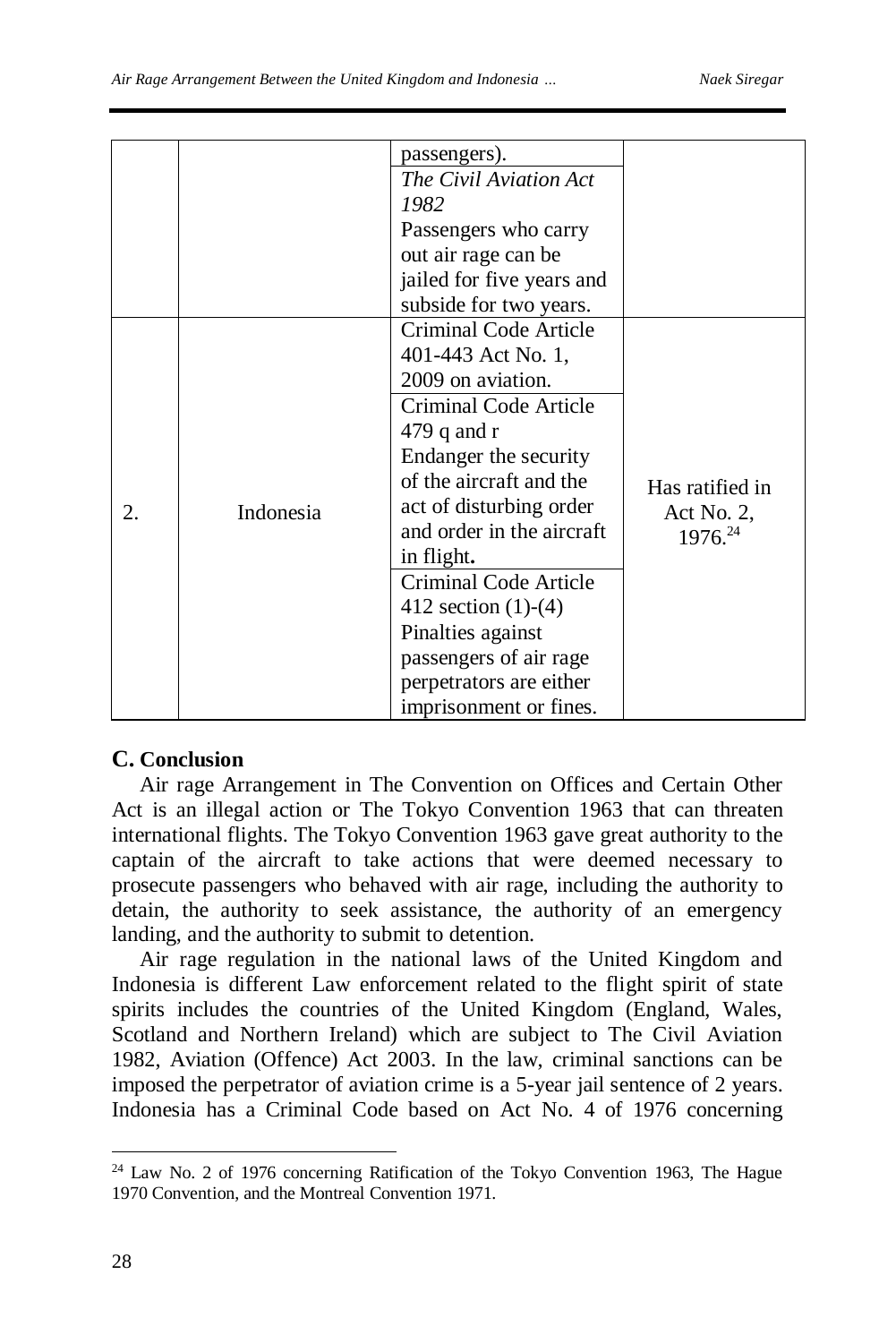Changes and Additions to Several Articles in the Criminal Code relating to the Expansion of the Applicability of Provisions for Criminal Laws, Aviation Crimes, and Crimes against Aviation Facilities / Infrastructure. In this provision, the behaviour of air rage is limited to behaviour that threatens the safety of the flight and the order of the aircraft. Also, Indonesia has special aviation-related laws, namely Act No. 1 of 2009 concerning Aviation in which there are criminal provisions that extend the coverage of air rage not only limited to behaviour that threatens aviation security and airplane rules but adds behaviour that disturbs the peace.

### **Bibliography**

### **A. Book**

Sasongko, Wahyu. (2013). *Dasar-Dasar Ilmu Hukum*. Lampung: Universitas Lampung.

Soekanto, Soerjono. (1990). *Penelitian Hukum Normatif*. Jakarta: Rajawali Pers

#### **B. Journal**

Tekin Akgeyik, "Air Rage: Violence Toward Cabin Crew (A Study on Victimization of Unruly Passengers in Turkey)", *Review of Business Research*, 11 (3), (2011).

#### **C. World Wide Web**

[http://dictionary.cambridge.org](http://dictionary.cambridge.org/)

[https://www.caa.co.uk/Safety-initiatives-and-resources/How-we](https://www.caa.co.uk/Safety-initiatives-and-resources/How-we%20regulate/State-safety-programme/Policy-and-resources/State-Safety-Programme-stakeholders/)

[regulate/State-safety-programme/Policy-and-resources/State-Safety-](https://www.caa.co.uk/Safety-initiatives-and-resources/How-we%20regulate/State-safety-programme/Policy-and-resources/State-Safety-Programme-stakeholders/)[Programme-stakeholders/](https://www.caa.co.uk/Safety-initiatives-and-resources/How-we%20regulate/State-safety-programme/Policy-and-resources/State-Safety-Programme-stakeholders/)

<https://www.icao.int/MemberStates/Member%20States.English.pdf> [www.caa.co.uk/home.](http://www.caa.co.uk/home)

[www.gov.uk/government/organisations/department-for-transport](http://www.gov.uk/government/organisations/department-for-transport) <https://nypost.com/2017/12/08/air-rage-rose-50-percent-in-2017/>

### **D. Legislation**

Aviation (Offence) Act 2003, Penalties.

Civil Aviation Act 1982.

General Explanation of Act No. 2 of 1976 concerning Ratification of the Tokyo Convention 1963, The Hague Convention 1970 and The Montreal Convention 1971.

ICAO Document Number 9859 concerning Safety Management Manual.

Law No. 1 of 2009 concerning Aviation.

Law No. 2 of 1976 concerning Ratification of the Tokyo Convention 1963, The Hague 1970 Convention, and the Montreal Convention 1971